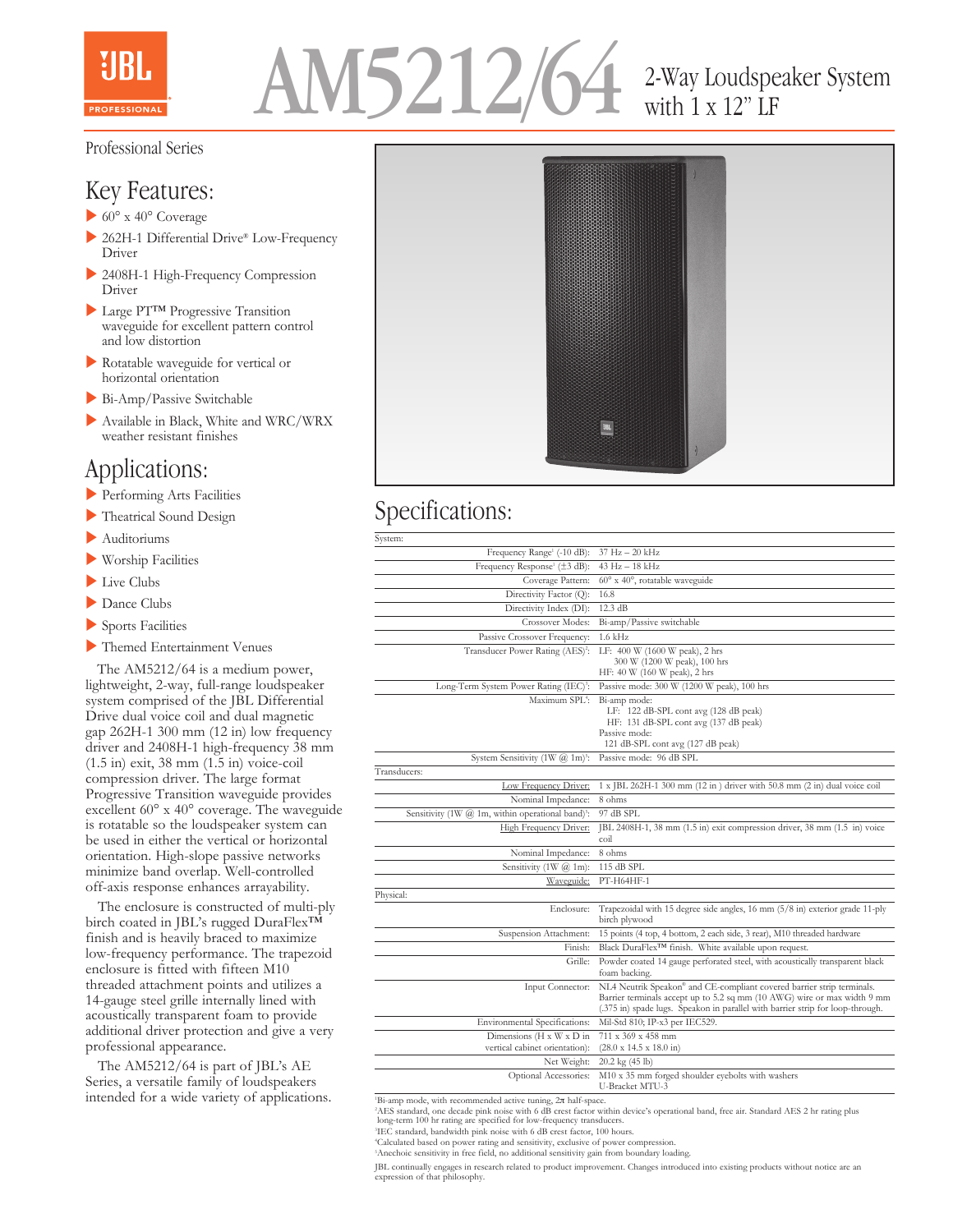# AM5212/64 2-Way Loudspeaker System with 1 x 12" LF



#### Dimensions

#### Dimensions in mm (in)

For more detailed dimensional information, refer to Application Data Sheet.

For AE & AE Compact Series WRC and WRX versions please visit the JBL Pro website at http://www.jblpro.com/www/products/installed-sound/ae-series#.V63kVfkrLIV to download Drawings.







#### Frequency Response and Impedance



#### Horizontal Off-Axis Frequency Response



#### Vertical Up Off-Axis Frequency Response



#### Vertical Down Off-Axis Frequency Response



Measurements obtained in full passive crossover mode with no signal processing. Graphs are from unaltered measured data.

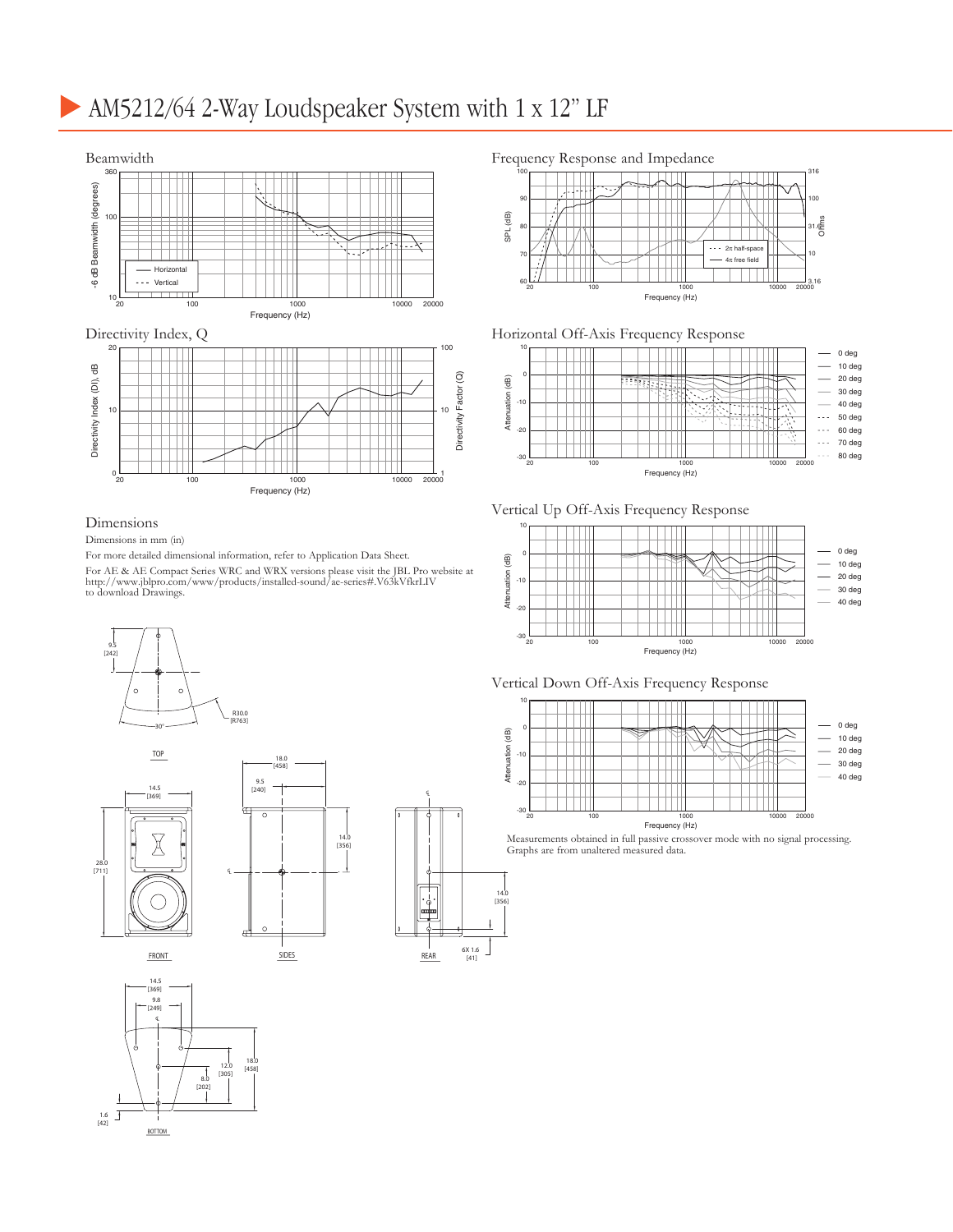